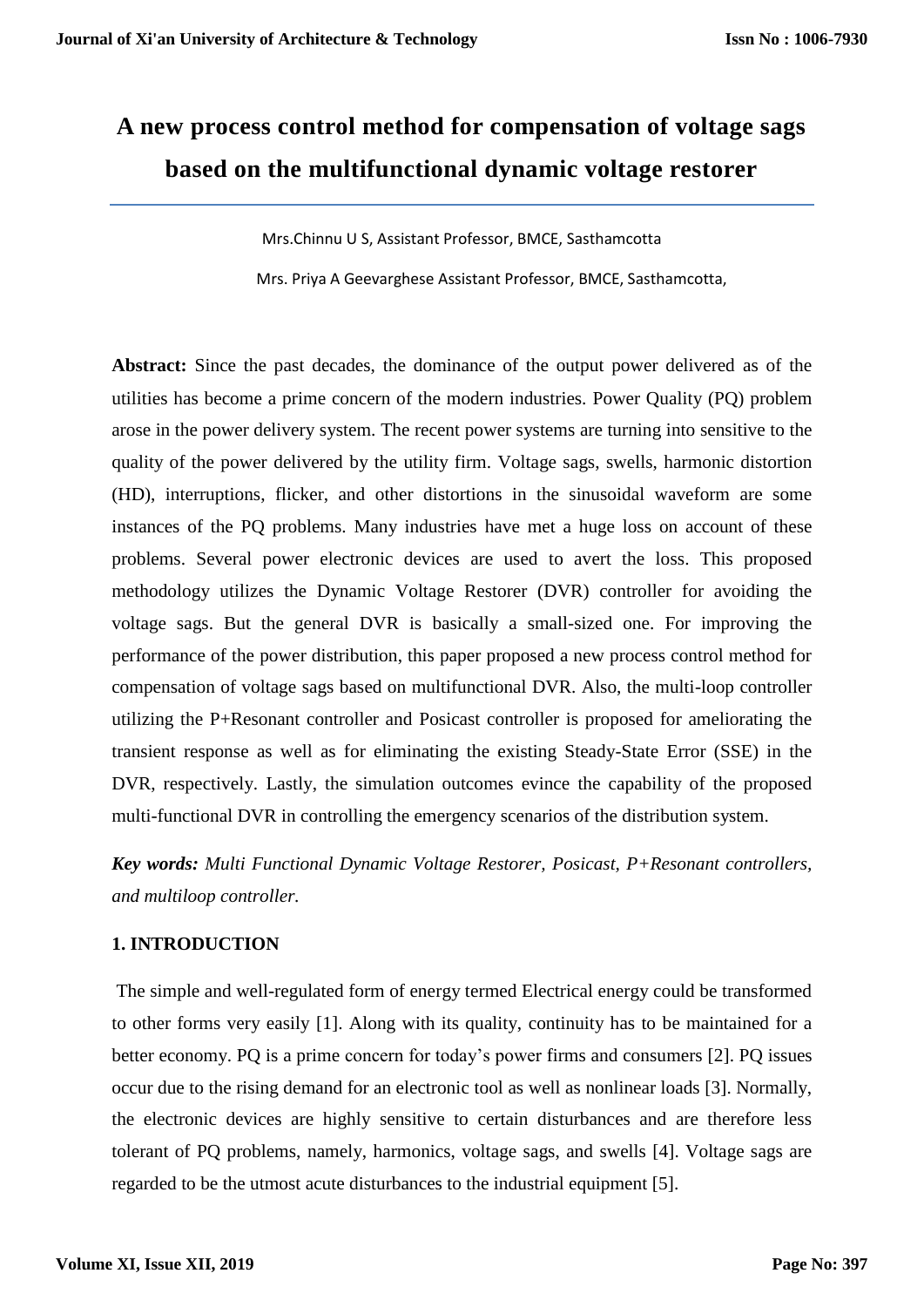Short interruptions and Voltage sags are brief voltage reduction measures, which are followed by the reinstatement of the normal supply scenarios. They are the reason for the frequent causes of tripping of electrical devices in industrial installations, which leads to costly shutdowns [6]. There are '2' approaches for controlling the PQ problems [7]. One solution is load conditioning which is done as of the utility end or customer side. The other is to install the line conditioning devices (system) that counteract or depress the PQ problems [8]. The DVR [9] stands as a solid-state power converter which infuses needed compensation voltages with the distribution feeder voltages on series. Those devices are installed at Medium Voltage (MV) or Low Voltage (LV) levels for compensating the voltage disturbances of the distribution system [10].

Here, Section 2 offers surveys of the associated works regarding the proposed work. In sections 3, a concise discussion about the proposed methodology is presented; section 4 analyzes the Investigational outcome and section 5 will convey the conclusion of this paper.

## **2. RELATED WORK**

C.K. Sundarabalan and K. Selvi [11] proffered a utility of DVR in the form of a compensating tool and also introduced an inter-connecting device for the distributed generation structure. It was perceived that the real coded Genetic Algorithm (GA) optimized the Fuzzy Logic (FL) and Proportional Integral (PI) centered DVR that compensated voltage sag, harmonics and swell in the sensitive load voltage (VL). Under the disturbances, it was almost sustained to the reference value. The attained outcomes evinced the DVR's effectual performance under disparate voltage variations. Lastly, the control strategies were contrasted to  $H^{\infty}$  the controller in MV- DVR system with nonlinear load and balanced voltage sag. The VL THD transpired in FL centered MV level DVR was lower on considering the robust  $H^{\infty}$ .

Bibhu Prasad Ganthia *et al* [12] endeavored to retain a proper voltage profile by mitigating the sag occurred during faults in power system like energizing of heavy loads, induction motors, transformers, insulation breakdown, bad weather, and closing or reclosing of circuit breakers. In this approach, the compensation of sag was also examined in disparate faults and diminishes the entire HD in a transmission line.

C.K. Sundarabalan and K. Selvi [13] designed the DVR for protecting the sensitive load as of voltage disturbances (source side) under the non-linear load scenarios. The real coded GA optimized FL controller was utilized for controlling q and d voltage components. Besides the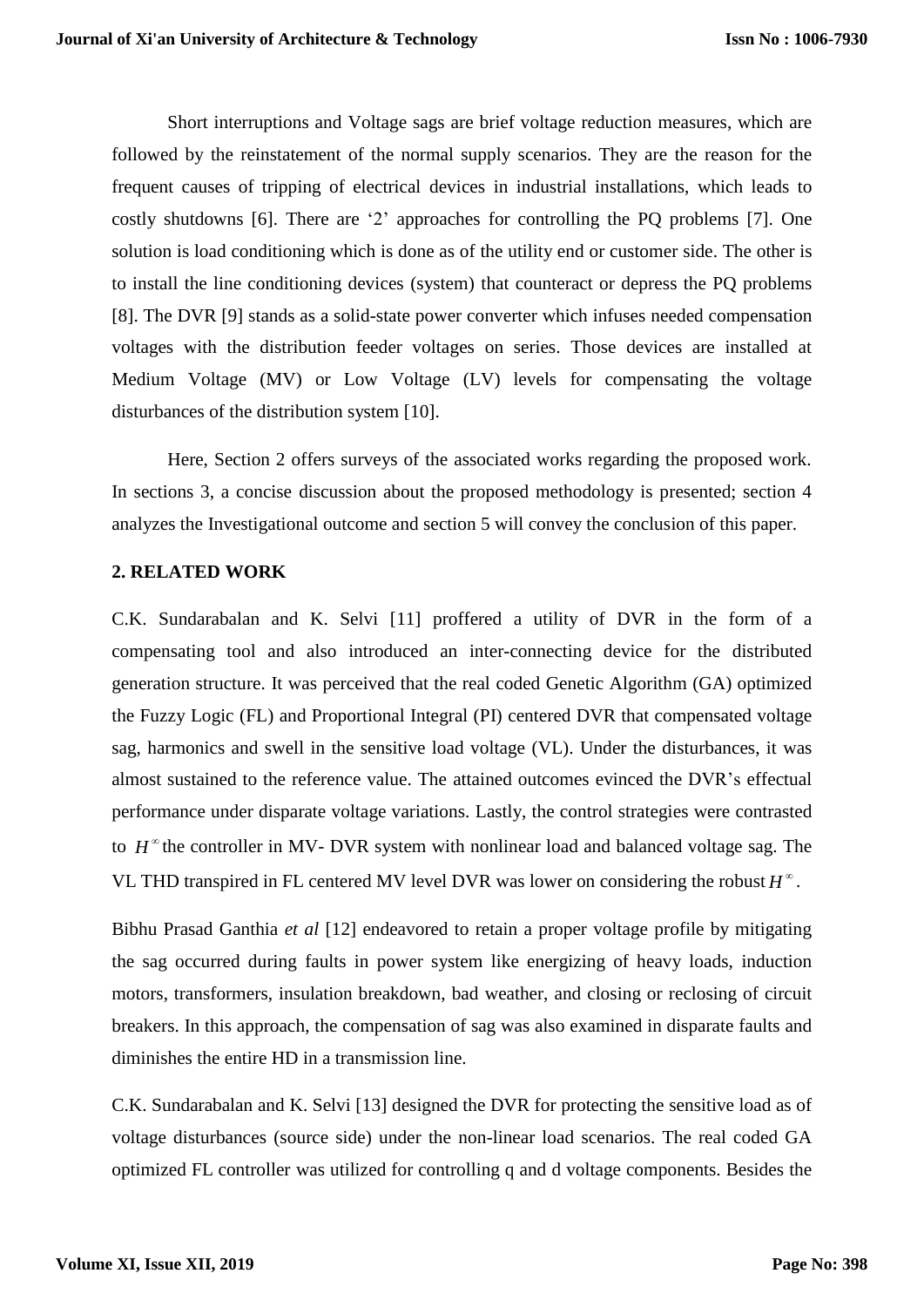compensation of HD in the VL, the system could compensate for the balanced and even unbalanced voltage sag or swell at the load end. The DVR's effectiveness under disparate sorts of fault scenarios were tested in MATLAB platform.

Javier Roldan-P ´erez *et al* [14] propounded a control framework where reactive and active power used by series devices was controlled and analyzed. The method was centered on the synchronized reference frame and load current, which highly simplified the power computations and regarded the VL constraints to assure safe load operation. The method was validated on a 5kVA prototype of a Series Active Conditioner.

P.Suresh and B.Baskaran [15] handled the voltage sag compensation modeling and simulation utilizing Interline DVR (IDVR). Voltage sag was generated by linking an extra load with the prevailing load in parallel. The closed-loop PI, FL and also Proportional Integral Derivative (PID) controlled systems were simulated centered on Simulink and the outcomes were proffered. The Responses of PID, PI and FL controllers were contrasted. The outcomes evinced the improvement in dynamic response regarding settling time and SSE

#### **3. PROPOSED METHODOLOGY**

Amid the last decade, PQ problems turned into more-complex at all levels of a power system. Today, the Power electronics controllers are attaining concern to offer the PQ for the power suppliers as well as consumers. At the time of distribution, the PQ problem like, voltage sags, dips, swells, etc may arise. For compensating the voltage sags, this proposed work utilizes the multi-functional DVR. Here, the details of the general DVR and the proposed multi functional DVR are explained in separate sections.

#### **3.1 Basic Operational Principle of DVR**

The DVR device controls the VL through injecting a fantastic voltage phasor in collection with the machine the usage of the injection series transformer. In many sag compensation approaches, it is notable that in the compensation process, the DVR infuses some energy to the system. Therefore, the ability of the storage unit can be a limiting thing in compensation, specifically at some stages in long-term voltage sags. One of the blessings of this method over the in-phase method is that much less energetic power be transferred from the storage unit to the distribution system. It affects the compensation for sags of long durations or deeper sags. On account of the existence of semi-conductor switches in the DVR inverter, this equipment is non-linear. Nevertheless, the state equations could be linearized utilizing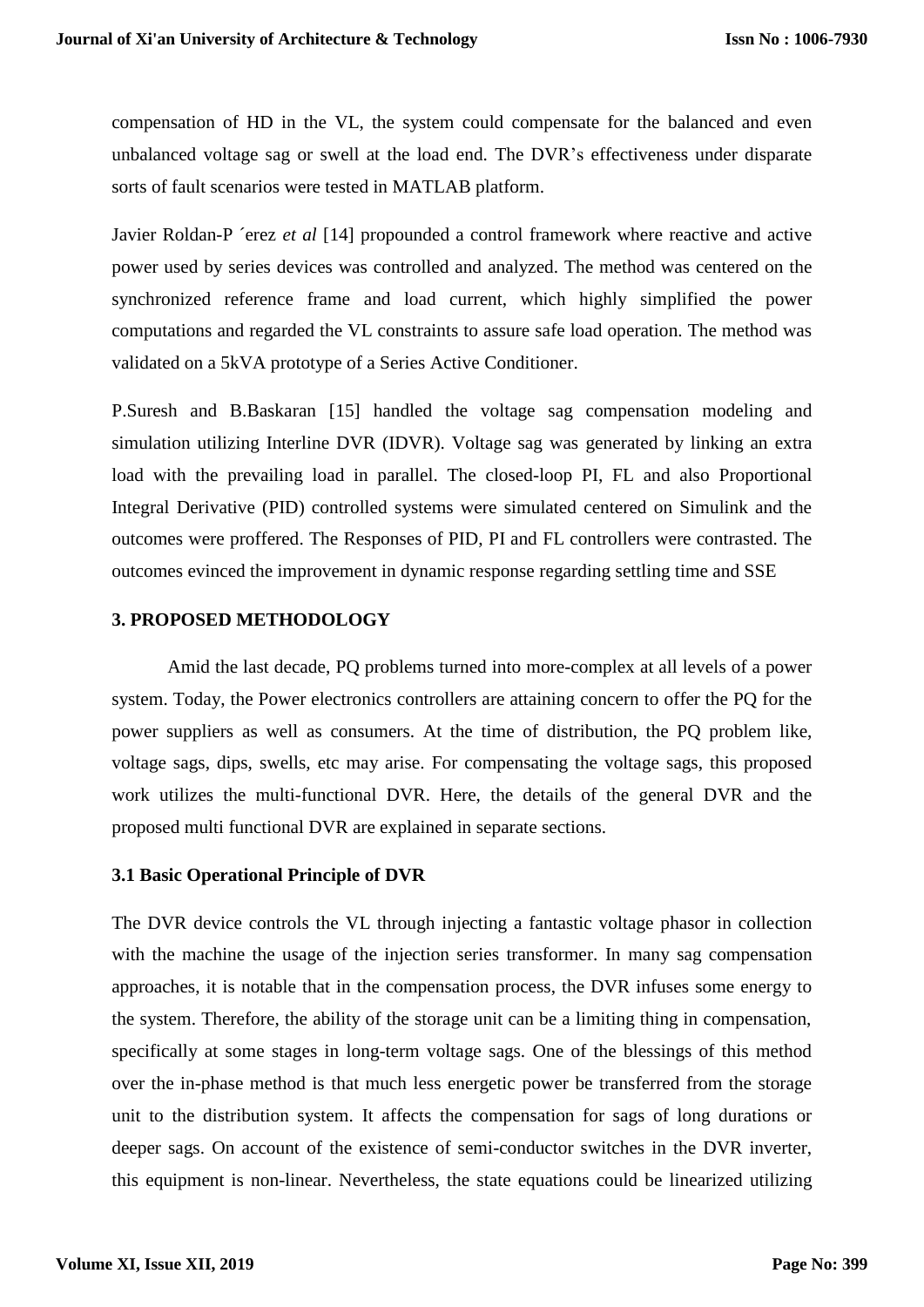linearization approaches. The dynamic features of the DVR are influenced by the utilization of the filter and load. Though the modeling of the filter (an easy LC circuit) [8] is easy to do, the load modeling is not that easy because the load could fluctuate as of a linear timeinvariant one to a non-linear time-variant one. Simulations are done with '2' sorts of loads: a) constant power load and b) motor load. The VL is regulated with the aid of the DVR through injecting  $V_{\text{dyr}}$ .

The DVR harmonic filter comprises a resistance  $Rf$ , an inductance  $Lf$ , and a capacitance *Cf* . The Posicast controller is employed for improving the transient response. On account of the fact in real scenarios, more than one feeders associated to a frequent bus, namely "the Point of Common Coupling (PCC)," are used. From now on, *V*1 and *V*2 would be replaced with  $V_{pcc}$  and  $V1$ , respectively to give a generalized sense. A simple approach is to feed the error signal onto the PWM inverter of the DVR. But the transient oscillations that are initiated at the time of voltage sag may no longer want to be damped. To ameliorate the damping, the Posicast could be utilized ahead of transferring the sign to the DVR's PWM inverter.

#### **3.2 Proposed Multifunctional DVR**

The groundwork of the proposed control strategy is that when the fault modern does no longer ignore the DVR, an outer feedback loop of the VL with the internal feedback loop of the filter capacitor contemporary will be used. Also, a feed-forward loop would be employed for enhancing the dynamic response of the VL. Moreover, the Posicast controller is employed to enhance the transient response, and the P+ Resonant controller is deployed to put off the SSE. But in case, the fault contemporary travels through the DVR, the usage of the fluxmanipulate algorithm, the series voltage is injected on the contrary route and, thereby, the DVR stands as a sequence variable impedance.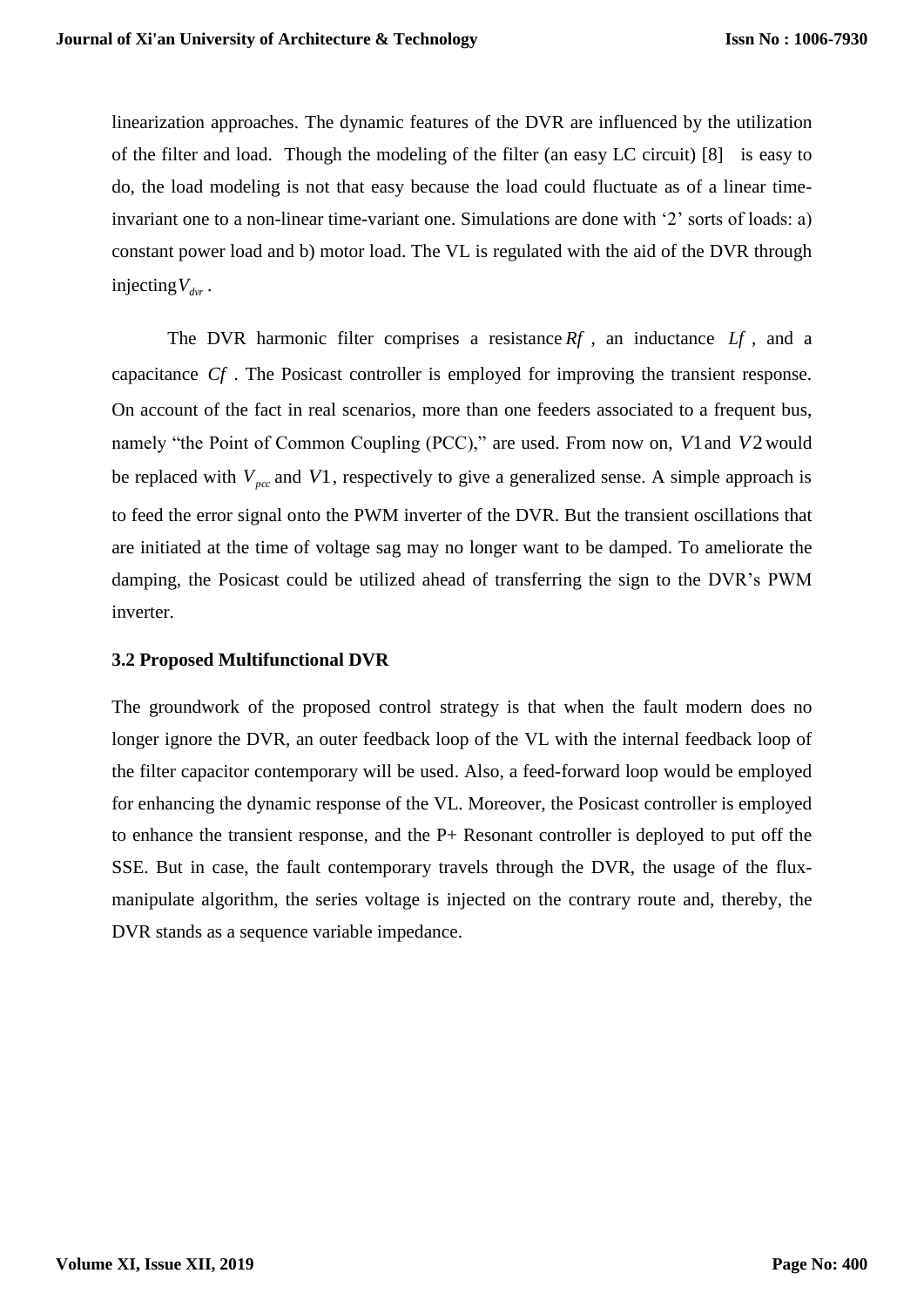

**Figure 1:** Distribution gadget with the DVR

As Figure 1 evinces, the VL is regulated with the aid of the DVR through injecting. This will be separated from the circuit, and the battery will be connected in sequence with a diode simply when the downstream fault occurs in order that the energy no longer enters the battery and dc-link capacitor. It should be stated right here that the inductance is used in the main to stop massive oscillations in the current. The active energy stated is, therefore, absorbed with the aid of the impedance.

In this work, the PCC voltage is applied as the major reference signal, whereas, the DVR acts as variable impedance. Consequently, the absorption of real electricity is destructive for the dc-link capacitor and battery. To resolve this problem, impedance inclusive of resistance and inductance would be linked in parallel with the dc-link capacitor. This capacitor will be separated from the circuit, and the battery will be connected in collection with a diode simply when the downstream fault takes place so that the power never enters the battery and the dc-link capacitor. The active power cited is, therefore, absorbed with the aid of the Impedance.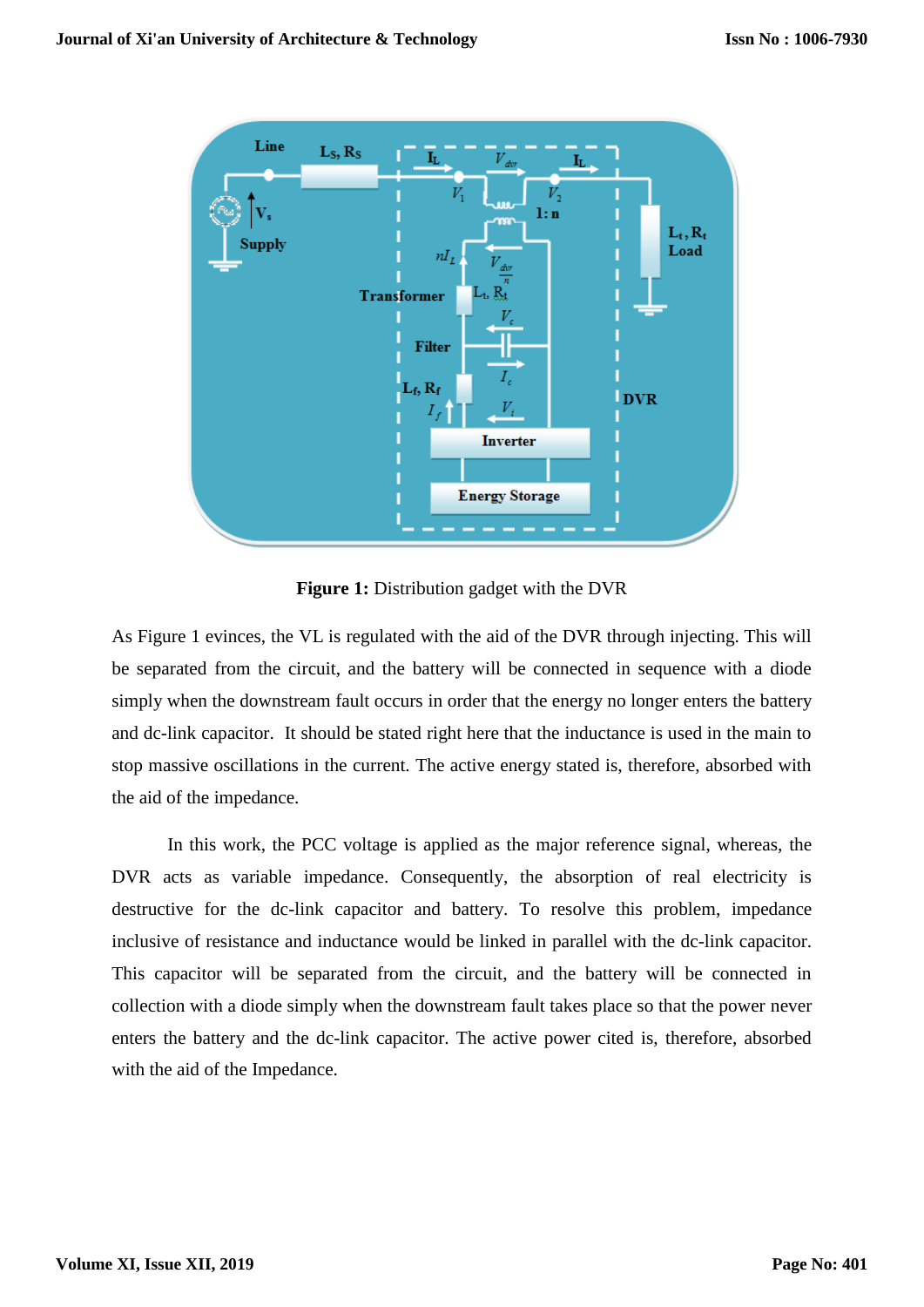#### **3.3 Proposed Method used in Flux-Charge Model Three-Phase Short**

In this part, an algorithm is proposed for the DVR to repair the PCC voltage, restrict the fault current and also to shield the DVR components. The flux -charge mannequin right here is used in a way so that the DVR acts as a virtual inductance with a variable value in series with the distribution feeder. To do this, the DVR needs to be controlled in a way to inject a desirable voltage having the contrary polarity in respect of the typical cases. It is stated that over current tripping two is now not feasible in this case, until extra verbal exchange between the DVR and the downstream facet over modern circuit breaker (CB) is available. If it is essential to function over modern CB at PCC, a verbal exchange between the DVR and the PCC breaker may have to be made and this can be without difficulty carried out by means of sending a sign to the CB when the DVR placed after PCC is in the fault-current limiting mode. It is cited that the reference flux is attained via integrating with the subtraction of the PCC reference and DVR load-side voltages. The DVR join in an MV level electricity system is evinced in Fig 2,



**Figure 2:** DVR join in a medium-voltage level electricity system

The 3-phase short circuit is utilized on bus "26: FDR G," and the functionality of the DVR in protecting the voltage on a bus "05: FDR F" is studied. At 206 ms, the fault is utilized at 286 ms, and the breaker works and separates the line between buses "03: MILL-1" and "26:FDR G" from the system. At 306ms, the fault is recovered and, lastly, at 311ms, the separated line is rejoined to the device by the CB. The DVR begins the compensation after detecting the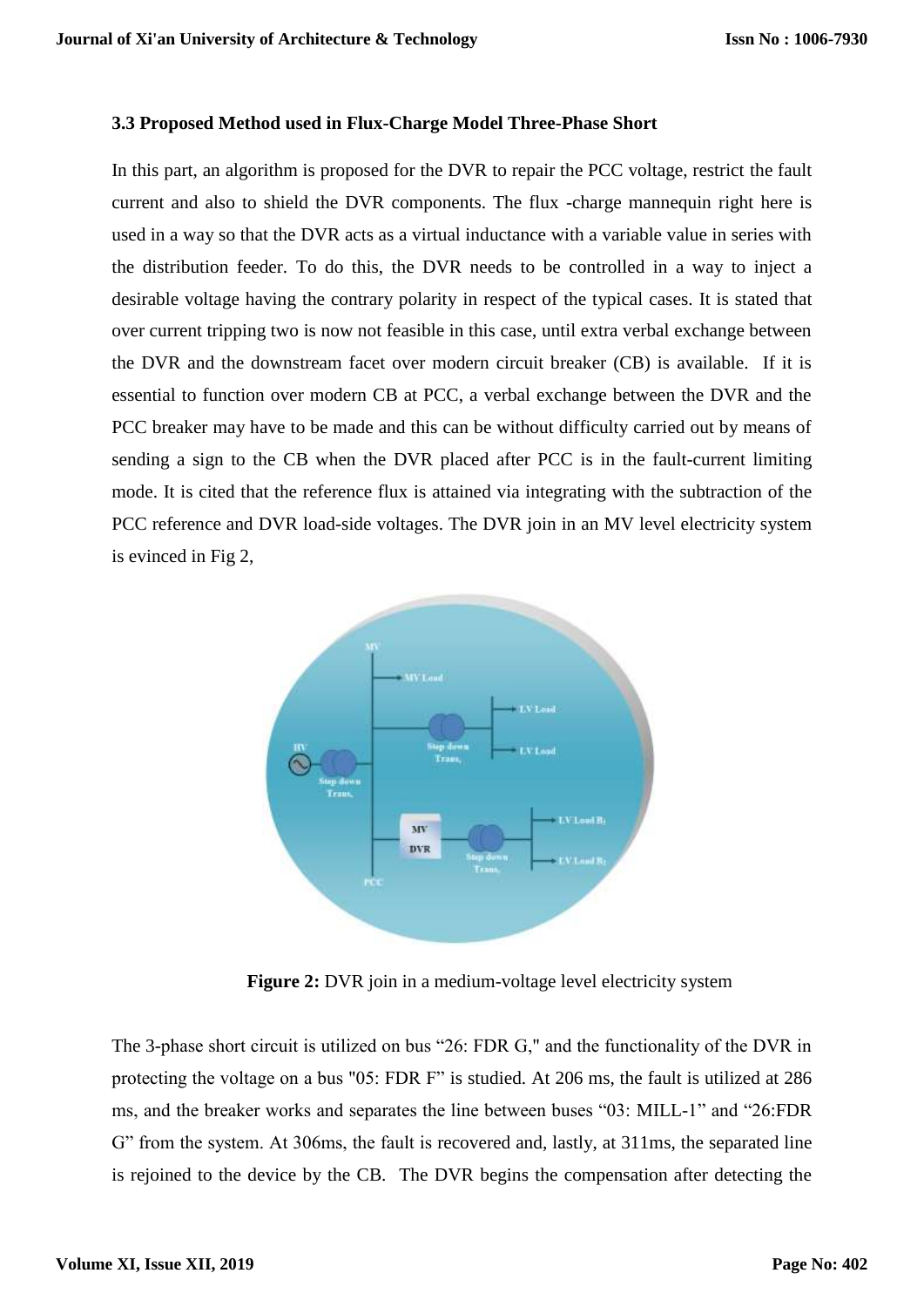sag. As in the figure, the DVR has restored the voltage to everyday structure with the attenuation of the oscillations at the beginning of the compensation in much less than half of a cycle. It is not worth that the quantity and structure of the oscillations depend also on the time of making use of the fault. As in the figure, the voltage fee of segment B is nearly '0'; this section has minimal oscillation when the fault begins.

## **3.3.1 Starting the Induction Motor**

The induction motor is started out on bus "03:MILL-1." The long, the motor starting, the low the PCC voltage (voltage of bus "03:MILL-1") will be. The PCC rms voltage will drop up to 0.8p.u. The motor velocity reaches the nominal price in about 1s. During this period, the PCC bus is below voltage sag. From 1.4 s, as the pace tactics nominal, the voltage also approaches the regular condition. However, during those events, the DVR continues the load bus voltage (bus 05:FDR F voltage) at the usual condition.

## **4. SIMULATION RESULTS**

Here, the performance of the proposed voltage sag compensation using multifunctional DVR is analyzed and the proposed system is employed in the working platform of Simulink. The performance is proffered in '3' cases such as, case 1: proposed method, case 2: DVR system with induction motor and case 3: DVR system under fault current limiting.

# **4.1 Case 1: Proposed Method**



**Figure 3:** Shows the simulation circuit of the proposed system with short circuit fault applied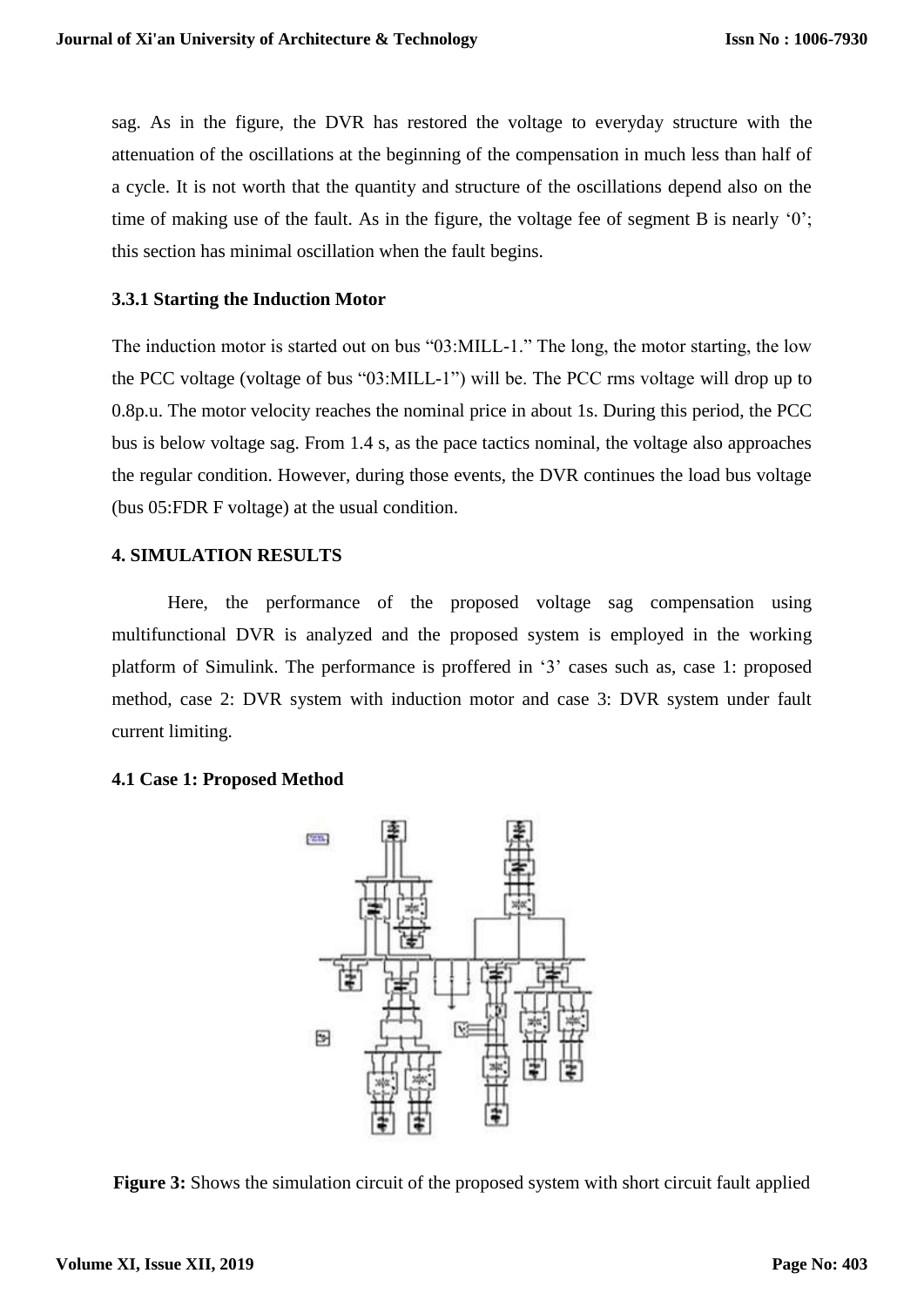





**Figure 5:** (a) the rms voltage of PCC drops to about 0.25 p.u. during the fault, (b) shows the PCC voltages of the proposed system

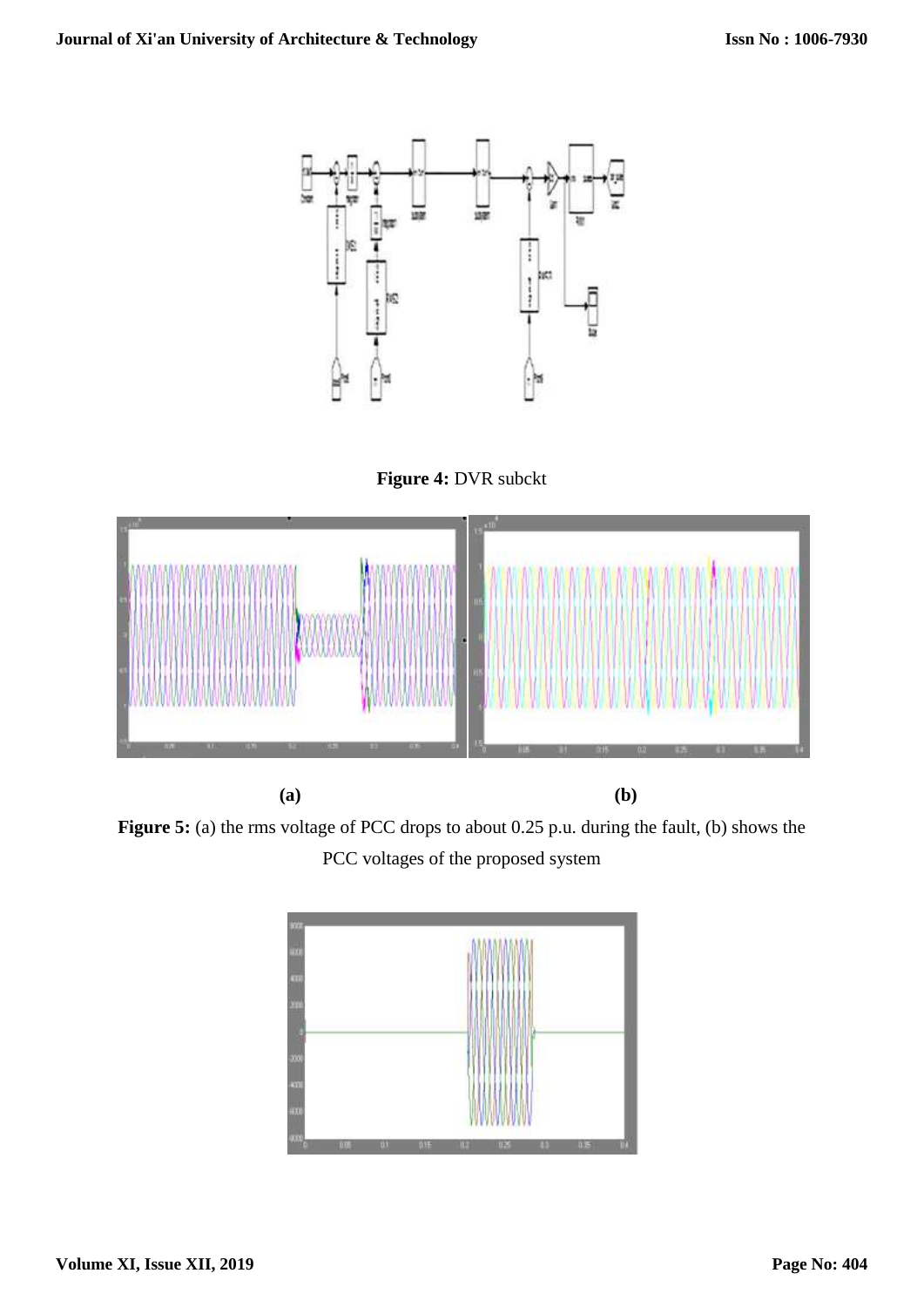**Figure 6:** shows the injected voltage of DVR



**Figure 7:** shows the three-phase currents

Figures 3 and 4 evinces the Matlab/Simulink circuit of the proposed voltage sag compensation centered on a multifunctional DVR system with a short circuit applied and the DVR subckt. Figure 5(a) elucidates the rms voltage of PCC which drops to about 0.25p.u. during the fault and Figure 5(b) delineates the PCC voltages of the proposed system. Next, Figures 6 and 7 evince the injected voltage of DVR and the 3-phase currents.

### **4.2 Case 2: DVR System with Induction Motor**



**Figure 8:** shows the Simulation circuit of the multifunctional DVR system with Induction Motor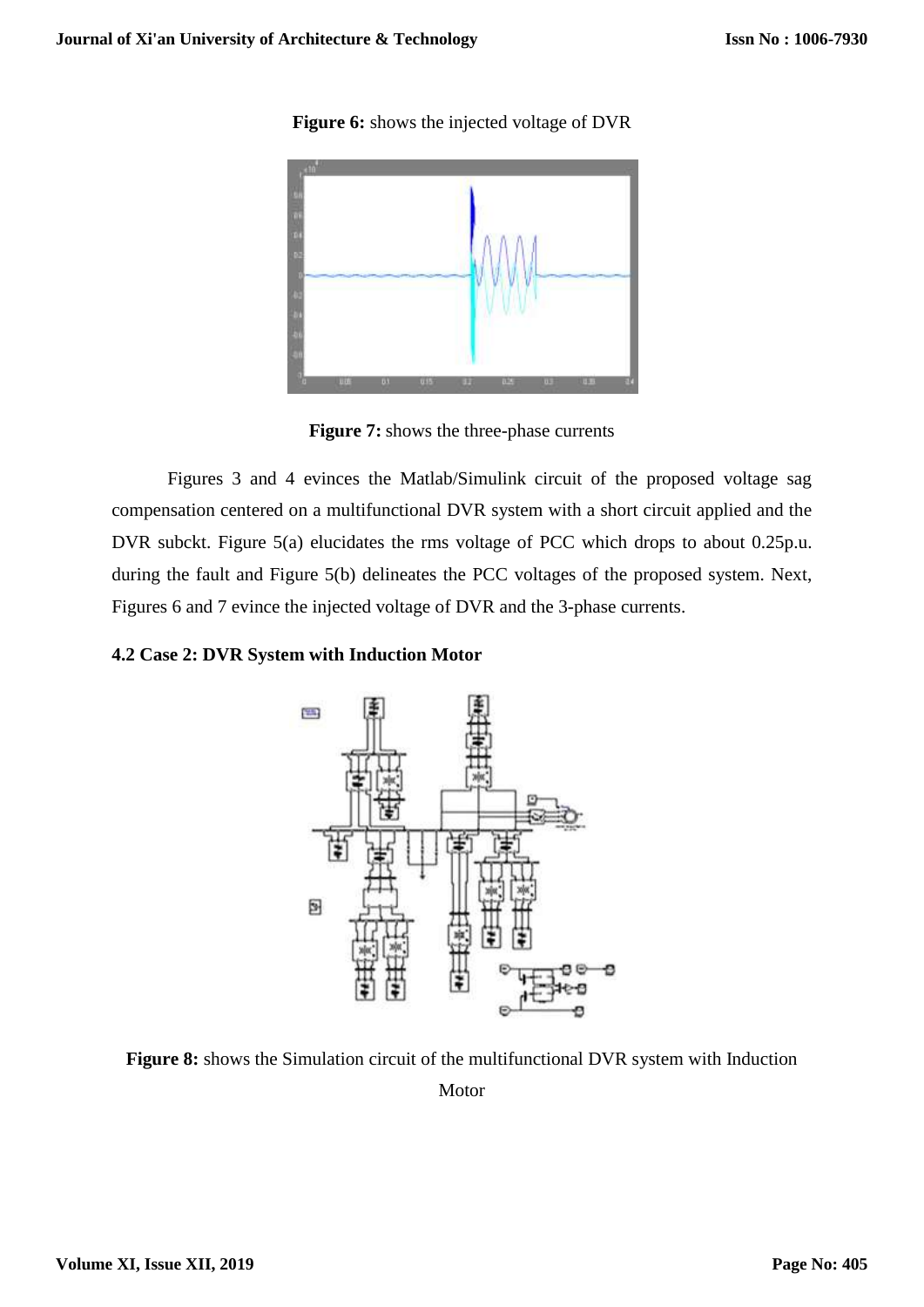

**Figure 9:** (a) PCC voltages with Induction Motor and (b) Output VLs

Figure 8 gives the Simulation circuit of the multifunctional DVR system with Induction Motor, Figure 9(a) elucidates the PCC voltages with induction motor and Figure 9(b) proffers the output VLs.

# **4.3 Case 3: DVR System under Fault Current Limiting**



**Figure 10:** shows the MATLAB/SIMULINK circuit of the proposed DVR system under fault current limiting with DVR.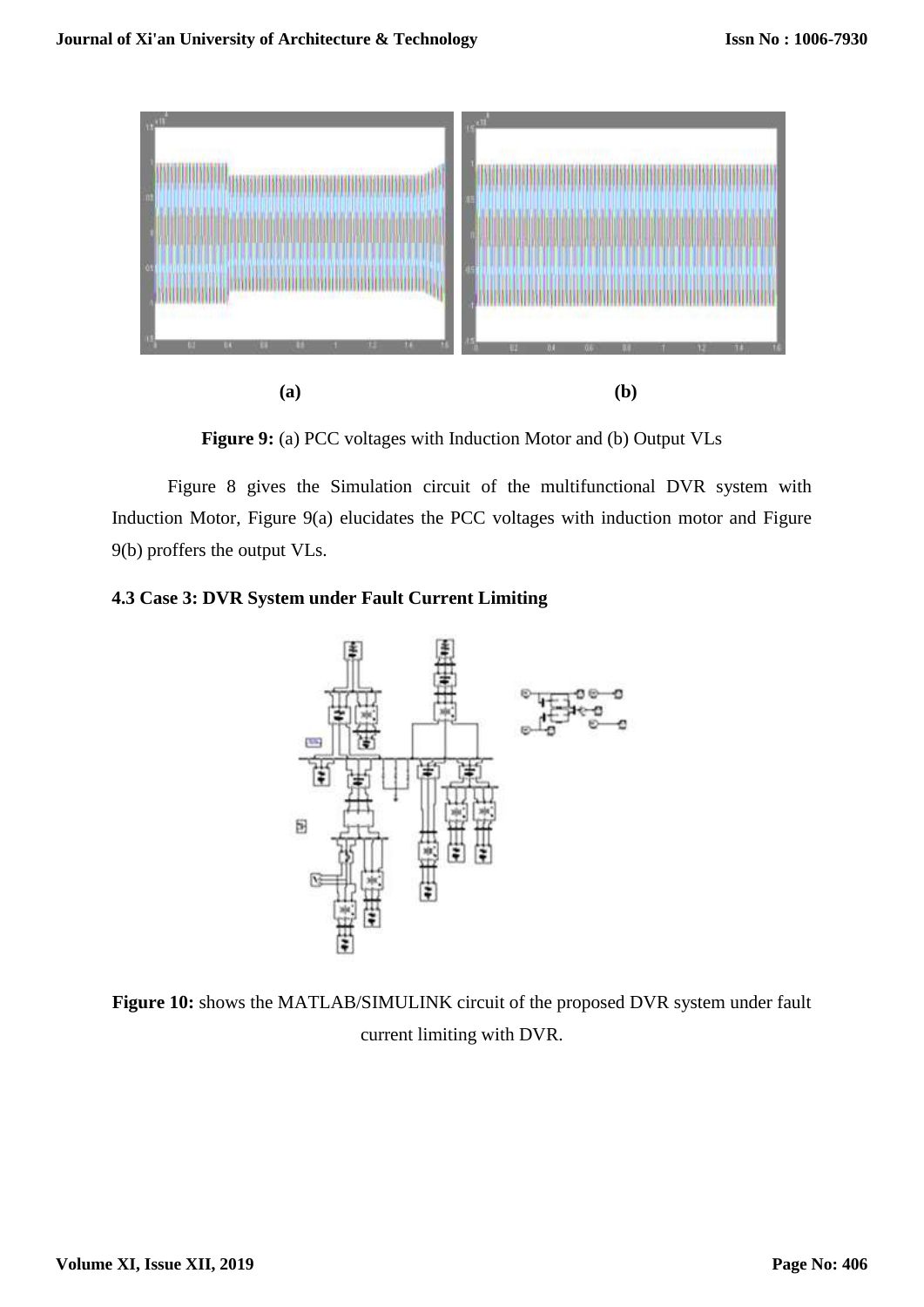

**(c)**

**Figure 11:** shows (a) the RMS voltages of load and PCC, (b) the load voltages, and (c) the injected voltages

Figure 10 elucidates the circuit of the proposed DVR system under fault-current limiting with DVR. Next, Figure 11 (a) evinces the RMS voltages of load and PCC, 11(b) delineates the VLs and 11(c) proffers the injected voltages.

### **5. CONCLUSION**

PQ problem is becoming an important issue for electricity users at all levels of usage. The deregulation of electric power energy has elevated the awareness toward PQ amongst all sorts of users. This proposed methodology utilizes the DVR controller for avoiding the voltage sags. But the general DVR is smaller in size. For augmenting the power distribution performance, this paper proposed a new process control approach for the compensation of voltage sags centered on multi functional DVR. Also, the multiloop controller utilizing the P+Resonant and Posicast controllers is proposed for improving the transient response and eliminating the SSE response in DVR, respectively. As the  $2<sup>nd</sup>$  function of this DVR, utilizing the flux-charge model, the device is controlled in order that it limits the downstream fault currents and shields the PCC voltage at the time of those faults by acting as variable impedance. The simulation results were also elucidated in detail in this work.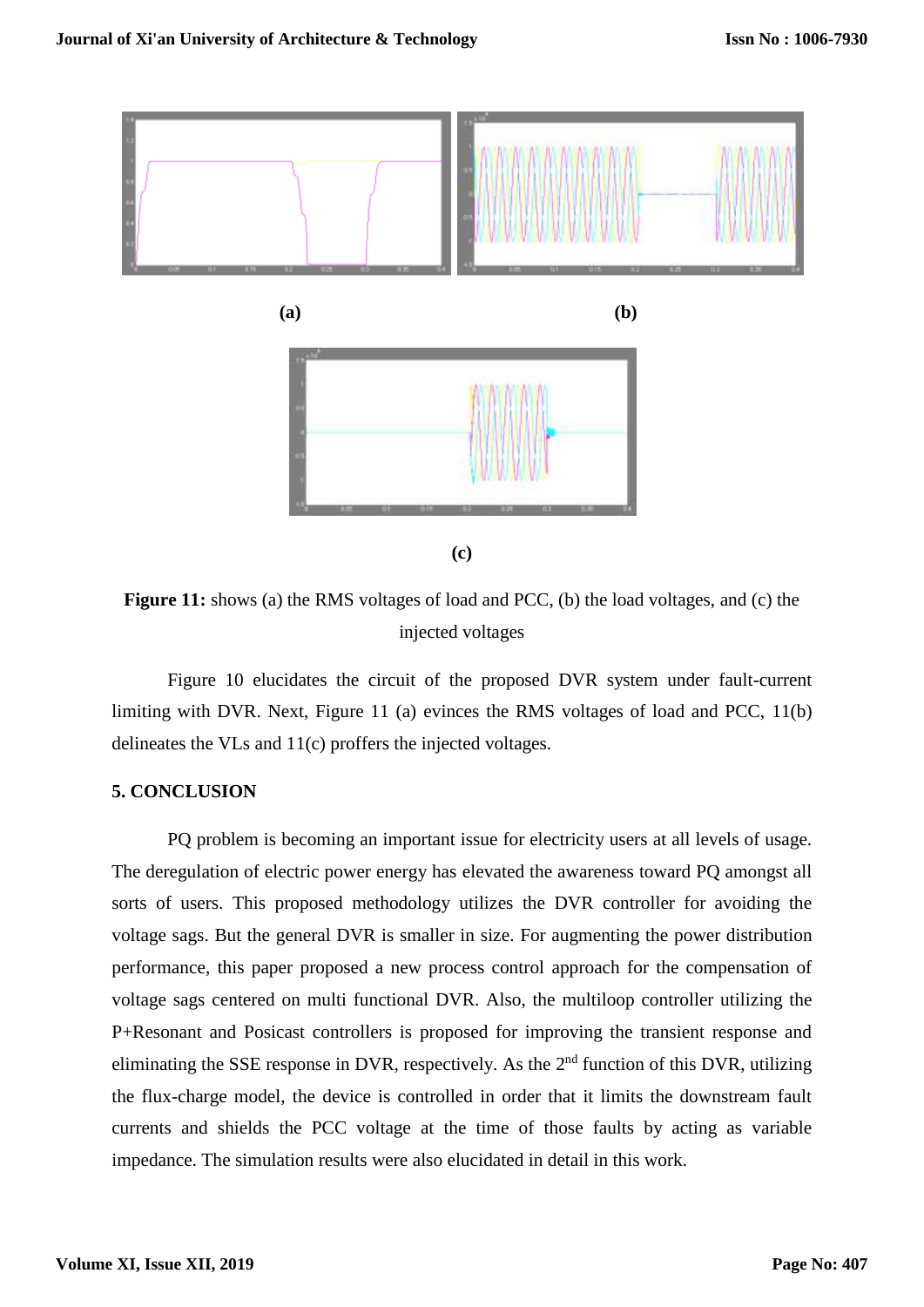## **REFERENCES**

- 1. Haisheng Chen, Thang Ngoc Cong, Wei Yang, Chunqing Tan, Yongliang Li, and Yulong Ding, "Progress in electrical energy storage system: A critical review", Progress in natural science, vol. 19, no. 3, pp. 291-312.
- 2. Anurag Agarwal, Sanjiv Kumar, and Sajid Ali, "A research review of Power Quality problems in Electrical Power System", MIT international journal of electrical and instrumentation engineering, vol. 2, no. 2, pp. 88-93, 2012.
- 3. Sunny Dhoke, Sachin Chamat, Vaibhav Lanjewar, Payal Tembhurne, Prashant Parkhedkar, and Nagmanaj Pathan, "Compensation of voltage sag and voltage swell by using the power electronic device dynamic voltage restorer (DVR) ", International Research Journal of Engineering and Technology, vol. 5, no. 03, 2018.
- 4. Raunak Jangid, Kapil Parkh, and Pradeep Anjana, "Reducing the voltage sag and swell problem in distribution system using dynamic voltage restorer with pi controller", International Journal of Soft Computing and Engineering, vol. 3, no. 6, pp. 193-202, 2014.
- 5. Krishnan U Vidhu, and Ramasamy M, "An enhancement method for the compensation of voltage sag/swell and harmonics by dynamic voltage restorer", International Journal of Modern Engineering Research, vol. 2, no. 2, pp. 475-478, 2012.
- 6. Mahmoud El-Gammal, Amr Abou-Ghazala, and Tarek El-Shennawy, "Custom power devices for voltage sags mitigation: a techno-economic analysis", Journal of Electrical and Electronics Engineering, vol. 3, no. 1, pp. 71, 2010.
- 7. KB Mohd Umar Ansari, Sandeep Kumar, and Satyendra Vishwakarma, "A solution for power quality issues in power system", International Journal of Advanced Research in Electrical, Electronics and Instrumentation Engineering, vol. 7, no.1, 2018.
- 8. Praveena, A, and Jayashree M, "Mitigation of voltage sag using dynamic voltage restorer", International Journal of Advanced Research in Electrical, Electronics and Instrumentation Engineering, vol. 4, no. 12, 2015.